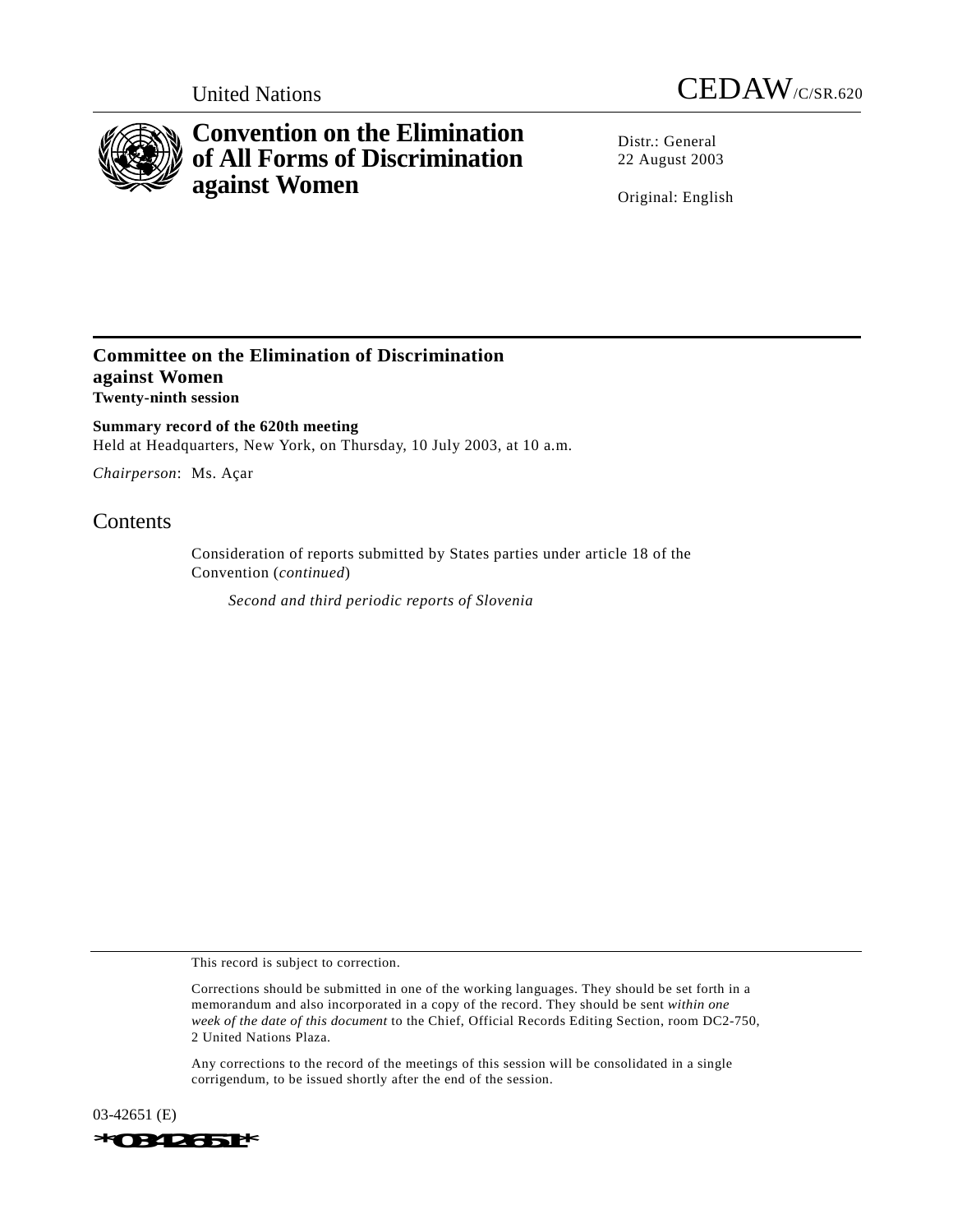*The meeting was called to order at 10.10 a.m.*

**Consideration of reports submitted by States parties under article 18 of the Convention** (*continued*)

> *Second and third periodic reports of Slovenia* (CEDAW/C/SVN/2, CEDAW/C/SVN/3, CEDAW/PSWG/2003/II/CRP.1/Add.6 and CEDAW/PSWG/2003/II/CRP.2/Add.5)

1. *At the invitation of the Chairperson, Mr. Kirn, Ms. Olup Umek and Ms. Salecl (Slovenia) took places at the Committee table.*

2. **Mr. Kirn** (Slovenia) said that his delegation was pleased to have the opportunity to present multiple reports to the Committee at the same time, and with the Committee's practice of putting questions to delegations in advance and in writing. He apologized because his delegation had not had time to supply written replies to all the Committee's questions; the questions which remained unanswered would be covered in the second part of the delegation's oral presentation.

3. He was also pleased to be able to inform the Committee that the National Assembly would soon be ratifying the Optional Protocol to the Convention, and that the procedure for approving the amendment to article 20, paragraph 1, of the Convention would be initiated without delay.

4. **Ms. Olup Umek** (Slovenia) said that despite national legislation and international human rights conventions, men's and women's roles were still governed by strong social and cultural stereotypes, but that awareness of the need for justice in the form of legal measures against gender discrimination was the only way to fulfil the potential of men and women.

5. Slovenia had used the Convention and the concluding comments and recommendations of the Committee on its previous report to drive gender equality forward. They had been translated, published and disseminated widely, and the Government had made its ministries and offices responsible for integrating the provisions of the Convention and the concluding comments and recommendations of the Committee into their own policies, programmes and measures.

6. Many of the changes in the traditional genderbased division of power, labour and responsibilities

which occurred in Slovenia between 1997 and 2002 had been inspired by the Convention itself, its Optional Protocol, the Committee's concluding comments on Slovenia's previous report and the outcomes of the Fourth World Conference on Women (Beijing Conference) and of the special session of the General Assembly devoted to Gender Equality, Development and Peace for the Twenty-First Century (Beijing  $+5$ ).

7. The country's second report, dating back to 1999, had been coordinated by the then Women's Policy Office and discussed with NGOs, the erstwhile Equal Opportunities Commission of the National Assembly and the Inter-Ministerial Commission on Human Rights, and finally adopted by the Government itself. The Women's Policy Office had invited civil society organizations to supply contributions in writing on their achievements and difficulties to append to the second report, but very few such organizations had taken advantage of that opportunity. The third report had been prepared by the Office for Equal Opportunities (successor to Women's Policy Office), but in order to honour its commitment to submit the report to the Committee together with the second report, it had had to forego consultation of NGOs. However, it had immediately given them access to the report by posting it on its web site.

8. **Ms. Salecl** (Slovenia) said that the backdrop to efforts to promote gender equality in Slovenia had not changed significantly since the submission of the initial report: the population of under 2 million was ageing, fertility was declining, life expectancy and the average age of marriage were both rising and mothers were having their first children at a progressively later age. More children were continuing their education beyond the compulsory primary level and there were more female than male students in higher education.

9. Public and political offices were still maledominated; in the 2000 elections, as in the previous elections in 1993, women had won 12 out of the 90 National Assembly seats. As a result of recent government changes, Slovenia had three women ministers. Women were even more underrepresented in local government, with women mayors in only 11 municipalities out of 193. Only the Constitutional Court had an even gender balance. Rural women rarely participated in public life outside associations of agricultural workers and rural women and religious organizations.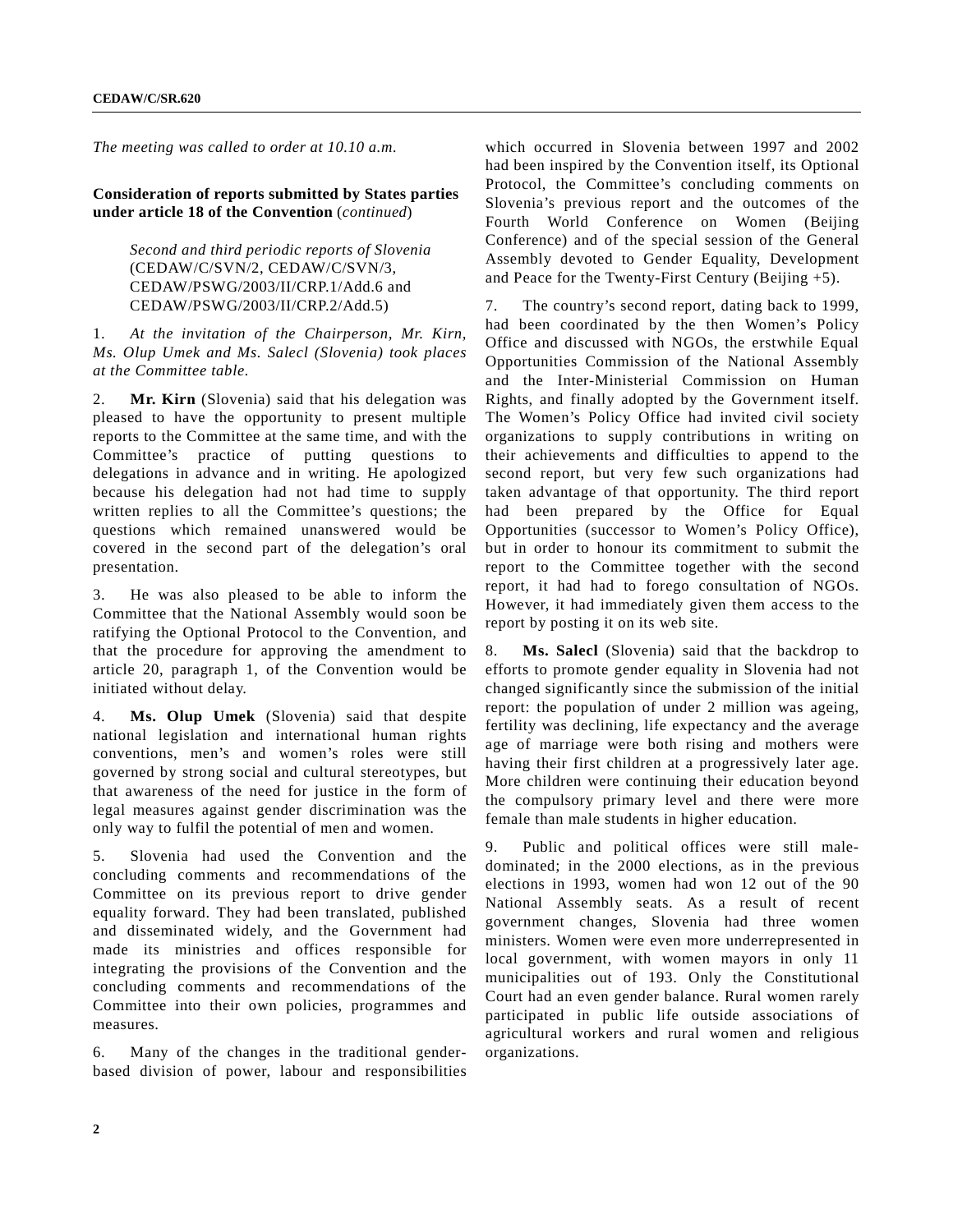10. After ten years in existence, the Commission of the National Assembly for Equal Opportunities Policy had not been re-established after the 2000 elections. That step had been justified by a rationalization of working practices in the National Assembly and the principle of mainstreaming gender issues into the work of all the other individual parliamentary working bodies. Although that idea seemed promising, in practice it tended to hamper the inclusion of a gender perspective in parliamentary debates and decisions. A positive step had come in 2002, with a decision by the National Assembly to use gender-neutral language in legislation, emphasizing that it was equally applicable to all citizens.

11. After taking over from the Women's Policy Office, the Office for Equal Opportunities had been assigned new responsibilities. It was to examine proposed legislation from the point of view of gender equality, monitor implementation of the Act on Equal Opportunities for Women and Men, coordinate gender mainstreaming, employ an official to act as an equalopportunities advocate and hear allegations of unequal treatment, prepare proposals for the national programme for equal opportunities, approve positive measures and monitor their implementation, coordinate national reports on the fulfilment of international obligations and help to funding NGO projects and activities. Each minister had appointed an official to act as equal-opportunity coordinator.

12. The expansion of the responsibilities of the Office for Equal Opportunities showed that it was being given added autonomy, but that autonomy was not secure: the upcoming administrative reform could entrust administrative responsibility for the Office to the Ministry of Labour, Family and Social Affairs and thus affect the Office's mandate and ability to influence policy- and decision-making.

13. The Act on Equal Opportunities for Women and Men had provided a legal basis for temporary special measures. Article 4 of the Convention had played a crucial role in integrating the non-discrimination provisions of the constitution with the concept of positive action. The Employment Relationships Act and the Parental Care and Family Income Act had also changed national policies which discriminated against women.

14. Discussion of violence against women and trafficking in women and children for sexual exploitation had built momentum for new legislation to combat those phenomena, and teachers now received instruction on violence against women from other teachers and through outside advisers and conferences. A special commission to prevent violence in schools had been set up under the auspices of the Ministry of Education, Science and Sport.

15. New provisions to fight trafficking were under discussion: they would introduce the definition of trafficking used in the Protocol to Prevent, Suppress and Punish Trafficking in Persons. Unfortunately, Slovenia had not yet adopted an action plan to combat trafficking; however, it recognized that the criminal law should be complemented by broader efforts of prevention and assistance and redress for victims.

16. Changes to the Act on Breaches of Public Order and Peace had eliminated the definition of prostitution as a misdemeanour, and prostitutes no longer faced a prison sentence of up to two months. An interministerial working group was working on a proposal for the regulation of voluntary prostitution.

17. The national curriculum council was engaged in a process of reform which included curriculum changes and equal educational opportunities for both sexes. Most primary school teachers were women, but few were school principals or assistant principals. The gap was wider in secondary schools. School attendance was encouraged by siting primary schools as close as possible to pupils and providing dormitory facilities for secondary-school pupils at schools far from their places of residence.

18. The new Employment Relationships Act, in force since 1 January 2003, had introduced equal-treatment provisions in contracts and termination of contracts, training and retraining, pay, bonuses, absence from work, working conditions and hours. Men and women must receive equal pay for equal work or work of equal value. Employers bore the burden of proof in genderdiscrimination disputes, were liable for damages under civil law, and were bound by gender-equality principles in advertising vacancies and recruiting prospective staff. The new Parental Care and Family Income Act had helped to reconcile parenthood with paid employment. The demand for paternity leave (introduced by the Act) suggested that fathers were eager to play a more active role in childcare.

19. In Slovenia as elsewhere, women lived longer than men but suffered greater morbidity and used the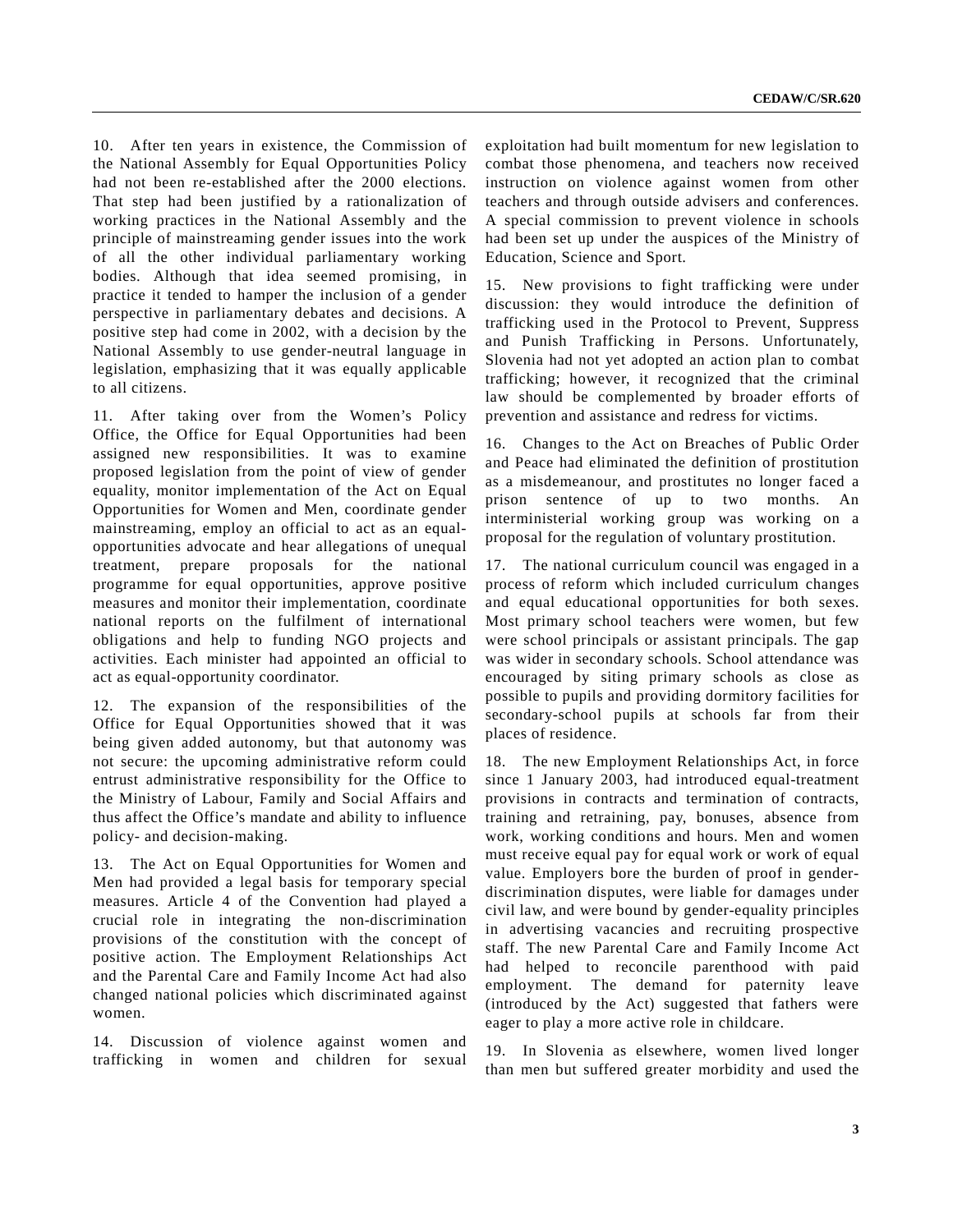health-care system more. General policy regarding health care for women had not improved, but reproductive health facilities had progressed, with more cervical cancer screening, greater attendance at prenatal classes, greater use of the contraceptive pill and less use of intrauterine contraceptive devices. A change in habits had also resulted in a decline in the number of legal abortions. Women still had too little influence over health-care legislation which affected them. Facilities and rules for assisted reproduction and parental genetic diagnostics were only just emerging, and assisted reproduction was still confined to married women.

20. **The Chairperson** said that the Committee welcomed the news that Slovenia was soon to ratify the Optional Protocol, and it looked forward to its ratification of the amendment to article 20, paragraph 1, of the Convention as well.

## *Articles 1 to 6*

21. **Ms. Schöpp-Schilling** said that she was impressed by the efforts Slovenia had made during the past decade of political and economic transition, in particular by the adoption of the Equal Opportunity Act and the provision of special temporary measures, but was concerned that such measures seemed to have little real impact. She would like to know how special temporary measures affected the private sector, whether compliance was voluntary, and what role trade unions played. The legal basis for equal opportunity within political parties should be clarified. Following the dissolution of the parliamentary body working on gender, she would like to know what mechanism would monitor gender issues.

22. **Ms. Morvai** said that she hoped the Office for Equal Opportunities was not in danger of being abolished, because the new Equal Opportunity Act had entrusted it with several important mandates that could not be enforced in the absence of national machinery. She asked for more information about coordination between the Office and the Ministries, and whether there were any indicators of the effects of its work.

23. She would also like to know if the definition of discrimination in Slovenian law was in line with the definition in the Convention and if the Convention had been invoked in any discrimination cases brought before the courts.

24. **Ms. Tavares da Silva** said that she was pleased to note the progress made between the second and the third periodic reports, but progress created expectations. She echoed the concerns expressed regarding the disbanding of the parliamentary working group, and said she feared that women's issues might have reduced visibility because of their lower rate of representation in Parliament. She wondered whether the Office for Equal Opportunities had the necessary resources and political power to implement its global policy on gender mainstreaming. Not all areas of the Government seemed aware of the importance of gender equality, and she was concerned that it would be seen as a sectoral rather than a cross-cutting issue.

25. **Ms. Khan** said that she would like to have more details on the action plan designed to implement the Equal Opportunity Act. She would also like to hear the reasoning behind the proposed amendment to the Constitution.

26. **Ms. Gaspard** said that, in comparing the two reports, it appeared that after a period of progress, women had actually lost some ground. The Equal Opportunity Office had a very important mandate, and it was unfortunate that it was being marginalized. The most recent statistics on women in the media dated from 1995; she requested updated information in that area.

27. **Ms. Simonovic** said that de facto equality, especially for women in political life, appeared to be the main problem. During its consideration of the initial report of Slovenia, the Committee had recommended the establishment of an Ombudsman's office, but the plans to act on that recommendation had changed. She would like to hear the main reasons for that change and the differences between the Advocate and an ombudsman. It would also be helpful to know what remedies the Advocate could provide.

28. **Ms. Kwaku** requested an explanation why nongovernmental organizations had not been involved in the preparation of the third report. That report also had little to say about the human rights ombudsman, and she wondered, therefore, if that office still existed. She would also like information on any cases in domestic courts where CEDAW had been cited and what was their outcome. She asked further why no special temporary measures had been taken thus far, and whether the private sector was aware of the action plan in that area. Finally, the apparent breakdown of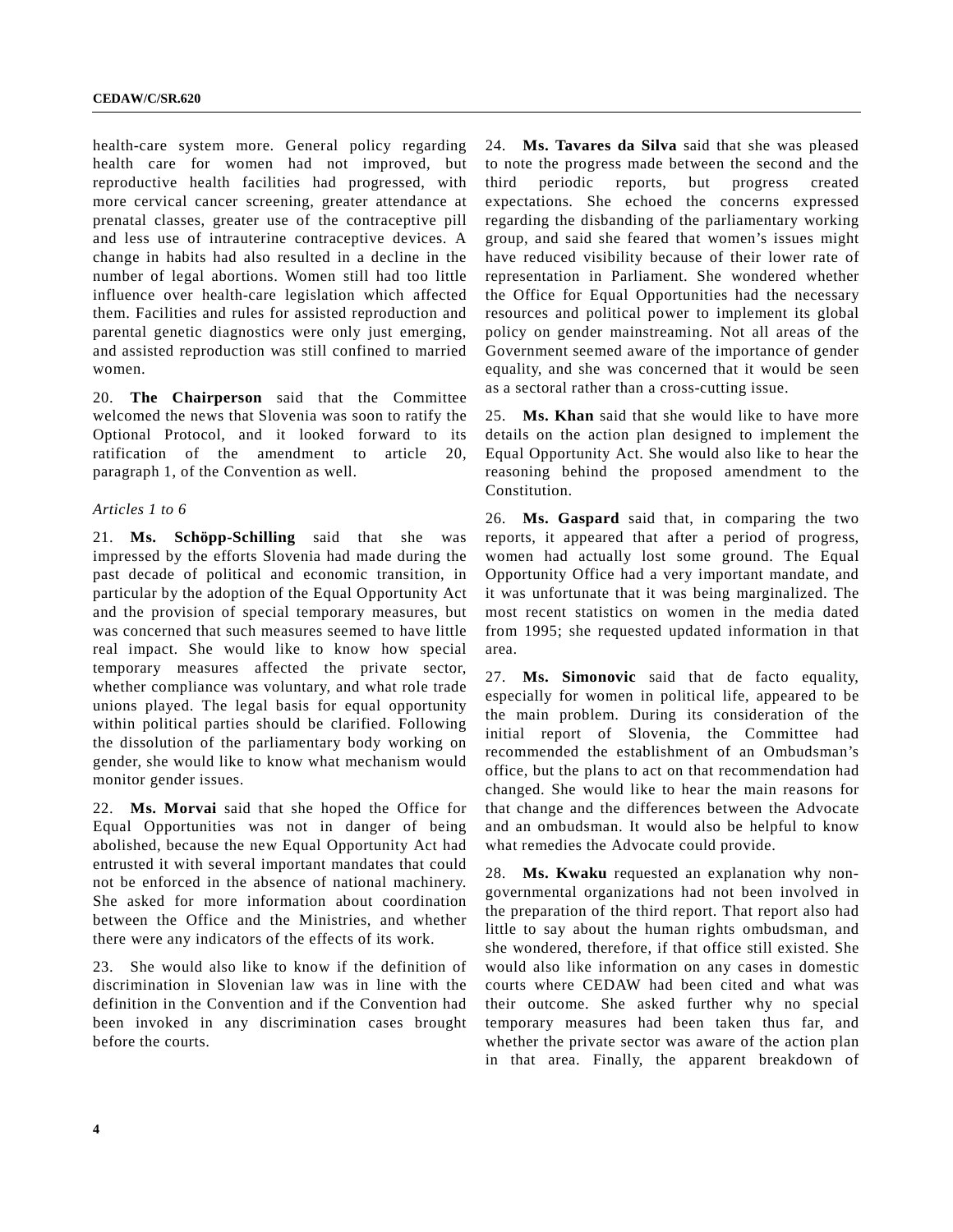marriage was a cause for concern, with one third of all children born out of wedlock, and she asked what was being done to protect those children as well as married couples.

29. **Ms. Patten** said that the adoption of the Optional Protocol would require some restructuring of the institutional machinery for equality, and she asked whether the Equal Opportunity Act would be amended accordingly. The delegation had been candid about the possibility that Government reforms now under way might affect the mandate and impact of the Act, and she would like to hear more about the extent to which its new mechanisms might be affected. Finally, clarification was needed of the role of the Special Advocate, if one had been appointed. She was concerned at the slow pace of implementation of the Act.

30. **Ms. Popescu Sandru** said that she was concerned that the Special Advocate for equal opportunity would not have independence of action; restructuring the institution to make it independent would represent a real breakthrough. She would also like to know whether there were any special measures to protect minority women, for instance Roma and elderly women, from double discrimination.

31. **Mr. Flinterman** said that, from the description in the report, it seemed that the Special Advocate was limited to making recommendations, and he would like to know if there was any legal recourse if those recommendations were not followed. He shared the concern expressed about the high number of children born out of wedlock each year and wondered what mechanisms existed to compel the fathers to take financial responsibility for those children.

32. **Ms. Gnacadja** noted that article 2 (b) of the Convention called on States parties to adopt appropriate legislative and other measures, including sanctions where appropriate, prohibiting all discrimination against women. The delegation had stated that the Government was paying special attention to the problem of violence against women but domestic law, and particularly article 299 of the Penal Code, was unduly vague on the matter. It was particularly disturbing that article 195 (a) of the Criminal Procedure Act permitted the courts to issue a no-contact order in lieu of a prison sentence; thus, the same offence carried two possible penalties and she feared that judges would opt for the lighter one.

33. **Ms. Shin** pointed out the contradiction between, on the one hand, the Government's commitment to implementing the Convention and eliminating gender discrimination and, on the other, its proposed downsizing of the national machinery and the resulting loss of visibility for women's issues. Perhaps the delegation would be able to use the Committee's concluding comments to persuade the Government to take a different approach.

34. She hoped that disaggregated data on violence against women, domestic violence and trafficking would be included in the next report and that a national survey on the issue would be conducted. Slovenia's non-governmental organizations had not been involved in the preparation of its third periodic report (CEDAW/C/SVN/3) and had been invited only to submit written statements for inclusion in the second report (CEDAW/C/SVN/2). The Committee encouraged every State Party to involve those organizations in the preparation and dissemination of its reports, because they were in a position to make women aware of their rights under the Convention and to verify that the information contained in the report accurately reflected women's situation at the grassroots level. A vibrant civil society, including women's organizations, was a means of achieving gender equality; however, the primary responsibility for implementation of the Convention lay with the Government itself.

35. **Ms. Manalo** said it was her understanding that in order to become a member of the European Union, as Slovenia hoped to do in 2004, a State must be a participatory democracy and ensure respect for human rights; elimination of the parliamentary working body responsible for the advancement of women and gender equality was a step backward and might hinder Slovenia's progress towards that goal. The Government should also realize that European Union member States had access to various mechanisms that could strengthen its efforts to combat trafficking and should make inquiries regarding how they could be applied.

36. **Ms. Olup Umek** (Slovenia) said that her delegation was very aware of the potential impact of the Government's downsizing. The process of transforming legal norms into practice was a slow one and required political support and alliances. The national machinery for achieving gender equality and the related legislation recently enacted had given rise to new responsibilities and competencies. The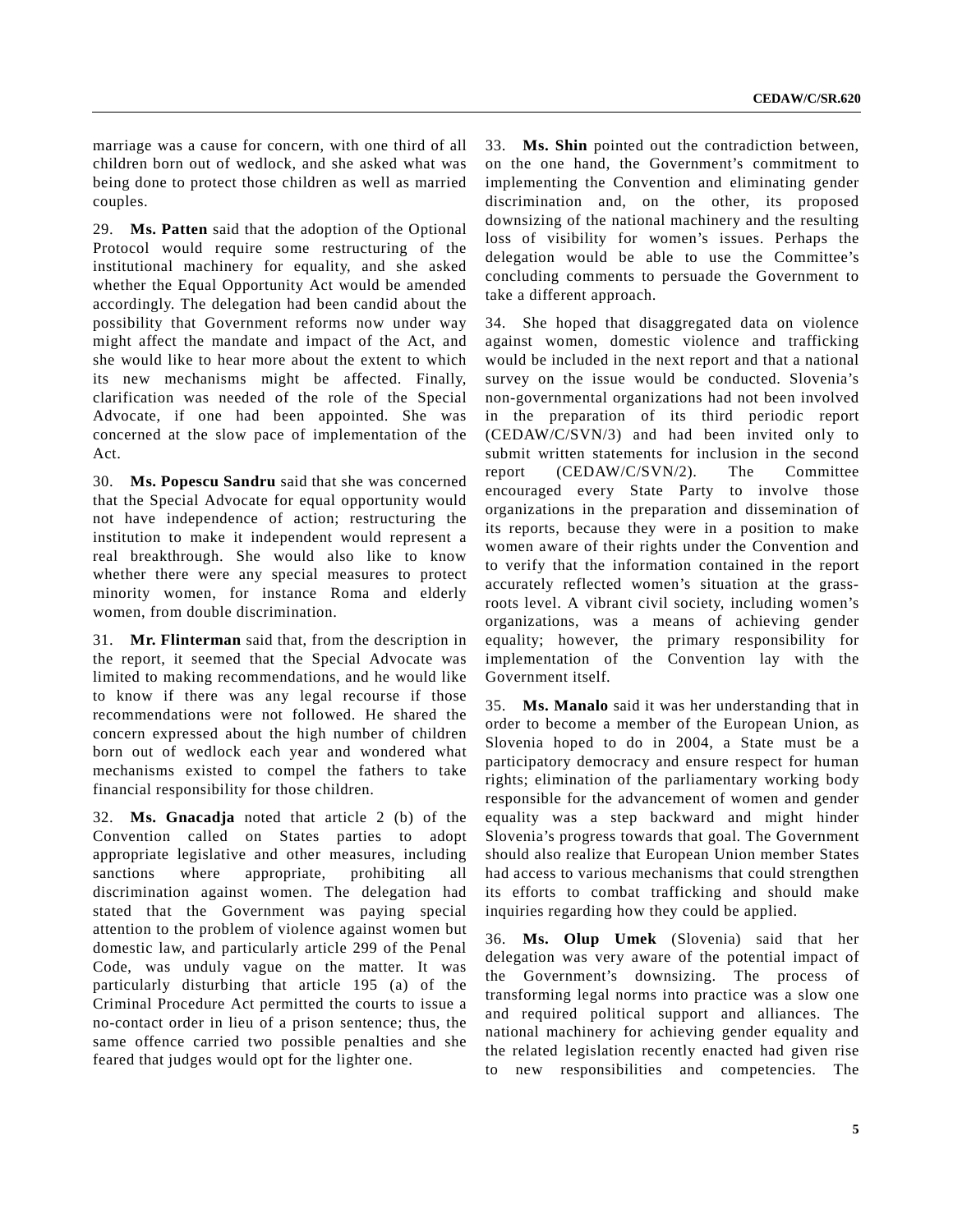Government had supported the establishment of a coordinator for equal opportunities for women and men in each of the 15 ministries; however, machinery at the local level was also needed. One of the nation's largest cities had recently established the post of coordinator for gender equality and it was hoped that other cities would follow that example.

37. The Government had promised the European Union that it would streamline its administration in order to meet the additional needs arising from membership. Unfortunately, the decision to place various government offices under the administration of the relevant ministries had been a logical one since those offices were all headed by directors and were responsible to the Government as a whole, and reported directly to the Secretary-General of the Government.

38. The Government Office for Equal Opportunities had been a policy-making body without representation in the Cabinet. On the basis of information from the European Union regarding the practice of its member States, the Government had decided to make the Office a unit of the Ministry of Labour, Family and Social Affairs. However, the Act on Equal Opportunities for Women and Men gave the Office a mandate which included all areas of government and civil society. If the new proposal was implemented, its policy-making role would be limited to the areas covered by the Ministry of Labour, Family and Social Affairs whereas, in order to remain a primary focal point for policy coordination, it needed to be able to work with all the ministries in promoting gender equality. The Office had three more months in which to discuss the proposal with representatives of civil society, study its impact and suggest an alternative. She did not know what the final decision would be, but she invited the Committee to address the issue in its concluding comments and hoped that the outcome of the ongoing negotiations would be influenced by those comments.

39. The Government had concluded a social contract with trade unions and employers for the period 2003- 2006, under which trade unions agreed to monitor the situation of gender equality in their respective areas of employment. The Government notified employers of cases of gender-based and other discrimination; the employers, for their part, had undertaken to follow practices aimed at promoting full equality of opportunity for men and women.

40. It was important for the principle of gender equality to be enshrined in the Constitution. However, although there had been considerable support for the proposed amendment to article 44 thereof, a two-thirds vote of Parliament would be required for its adoption. The Act on Equal Opportunities for Women and Men, which could be adopted by a simple majority, had been seen as an intermediate step towards the eventual adoption of the draft amendment and as a means of promoting women's political participation in anticipation of Slovenia's membership in the European Union and of the 2003 parliamentary elections.

41. Although the Commission of the National Assembly of the Republic of Slovenia for Equal Opportunities Policy had been abolished after the 1996 elections, all parliamentary bodies were required to incorporate a gender perspective in their work. The woman Vice-President of the Parliamentary Committee for Internal Affairs had been asked unofficially to coordinate the practices and working methods of all parliamentary bodies in order to ensure that all proposals brought before Parliament were reviewed from the gender perspective.

42. Proposals were submitted in electronic form and posted on the Government web site a few days prior to their discussion by the committee responsible for deciding whether they would be considered by Parliament. A representative of the Office attended that committee's meetings; however, in some cases the Office did not learn of a proposal until the day on which it was to be reviewed.

43. On several occasions, the Office had been effective in negotiating changes; it focused on the proposals with the greatest potential impact on women and gender equality and for which it had the information necessary to persuade the nation's lawmakers. Its views must be expressed not in the language of experts but in that of politicians, stressing the added value in terms of the Government's priorities. If the chances of success were slight, the Office might choose not to intervene.

44. Despite an increase in staffing, the modest human resources available to the Office for Equal Opportunities were still short of adequate, as had been the case at the time of the first periodic report. On the other hand, the staff of the Office held relatively high civil service rank for such a small government body. The Office's budget had not increased, apart from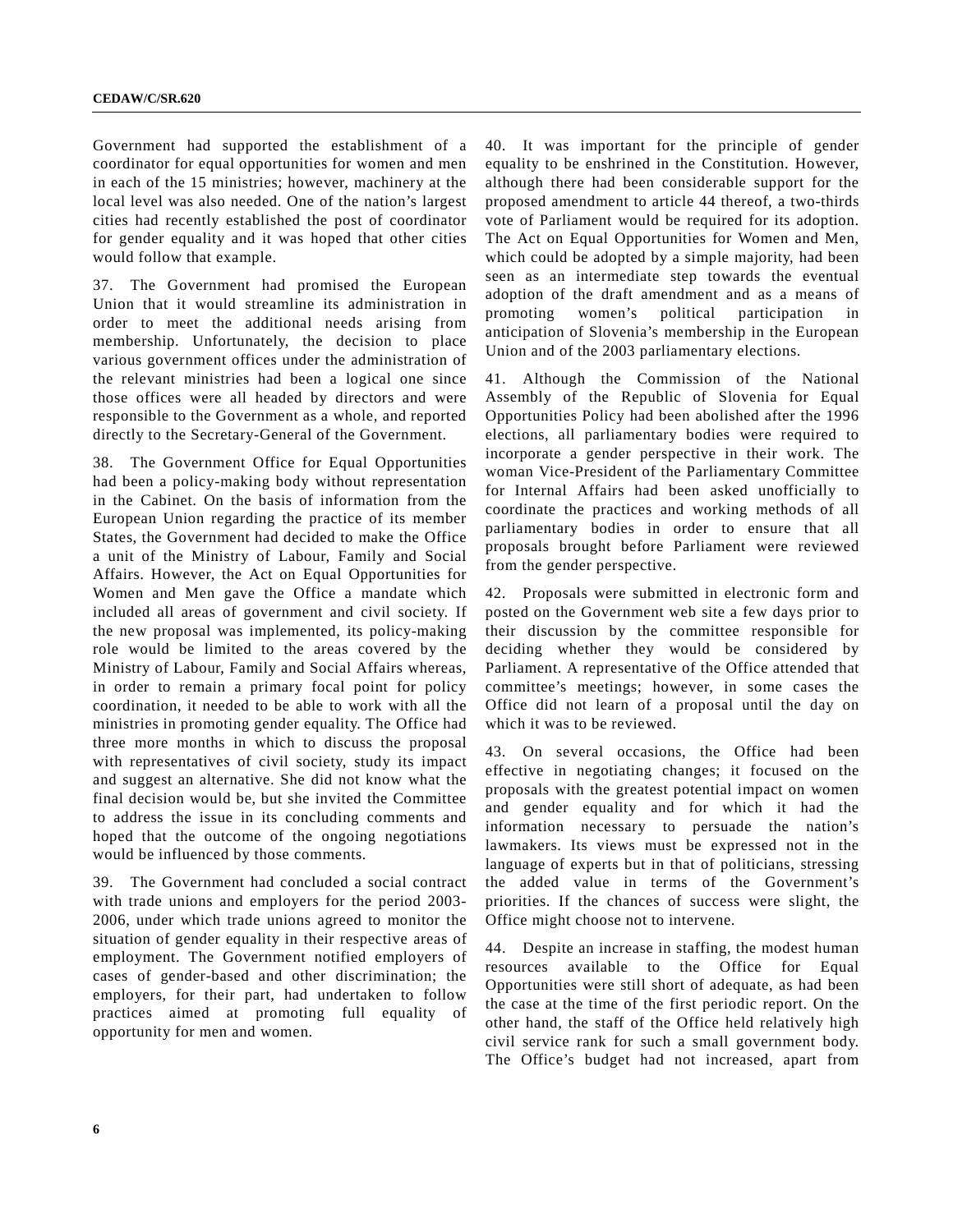adjustments for inflation, but the experience and knowledge of its staff had improved, making it better able to obtain support and information. The prospect of placing the Office within the administrative structure of a Ministry would increase the complexity of certain administrative tasks and would require the amendment of legislation currently in force.

45. Referring to a question on procedures for cooperation with and training of equal opportunities coordinators in the various Ministries, she said that the first training course for coordinators had already been held and the coordinators who had received the training had found it very satisfactory. They had since carried out a survey of all research and analysis which had incorporated a gender perspective and the data produced had been integrated into a central database. The coordinators had also identified gender-sensitive problem areas in their work which would be taken into account in the drafting of the national programme for equal opportunities for women and men.

46. The Government cooperated with nongovernmental organizations on key issues, as and when they arose. Non-governmental organizations had been invited to provide input for the preparation of the first and second reports of Slovenia to the Committee. They had described their activities and the obstacles they were facing and made suggestions for enhancing the effectiveness of the Office for Equal Opportunities; unfortunately, very few non-governmental organizations had replied. Women's groups in political parties and trade unions had also been invited to contribute. The lack of cooperation between the Government and non-governmental organizations was partly due to the considerable workload experienced by both sides. However, her delegation would be taking home a very strong message from the Committee. It was clear, for example, that her Government must work more closely with non-governmental organizations and must ensure that gender-related legal provisions were implemented in practice.

47. In preparing the responses to the list of issues, her delegation had requested information from various government departments in relation to the application in the courts of the Convention and other genderrelated legal provisions. Her delegation had been informed that no cases of gender discrimination had been brought before the courts. The Ministry of Justice had expressed the opinion that, thanks to the new legal norms that had been adopted, individuals would in

future be better able to make use of the law in securing their right to equal treatment in terms of gender. Efforts were being made to raise public awareness of the existence of those norms and of the Convention, and of the steps individuals could take if their rights were infringed. A special telephone number created at the Office for Equal Opportunities, which people could call anonymously if they were discriminated against, was receiving on average four to five calls per day.

48. With regard to an advocate of equal opportunities for women and men, as anticipated in the Act on Equal Opportunities, she said that consideration had been given initially to creating an Ombudsperson similar to the Human Rights Ombudsman already existing in Slovenia, and taking into account favourable experiences in certain European Union countries. However, the Ombudsman's authority covered the public sector only, whereas it was intended that the advocate of equal opportunities should be able to intervene in the private sector as well, where most gender discrimination was taking place. Budgetary limitations had also influenced the decision not to create an ombudsperson for gender issues. It was true that the independence of the advocate of equal opportunities had been called into question, but the advocate's decisions and procedures would in fact be independent of any government department and would comply with European Union directives for an independent complaints procedure.

49. Request for the appointment of an official to the position of the advocate of equal opportunities for women and men was now under consideration by the Government. In the meantime, many of the procedures which would be applied by the advocate were already in use at the Office for Equal Opportunities. However, the advocate would not have the authority to initiate legal action; that would have to be done by the victim of the alleged discrimination.

50. In response to an earlier question relating to children born out of wedlock, she said that couples living together had the same rights and obligations as married couples. No updated data were available for women in the media because those provided in the second periodic report had been based on a survey which had not yet been repeated. It had been observed, however, that the media were showing some awareness of their duty to play an active role in promoting gender equality, particularly in relation to problems such as violence against and trafficking in women.